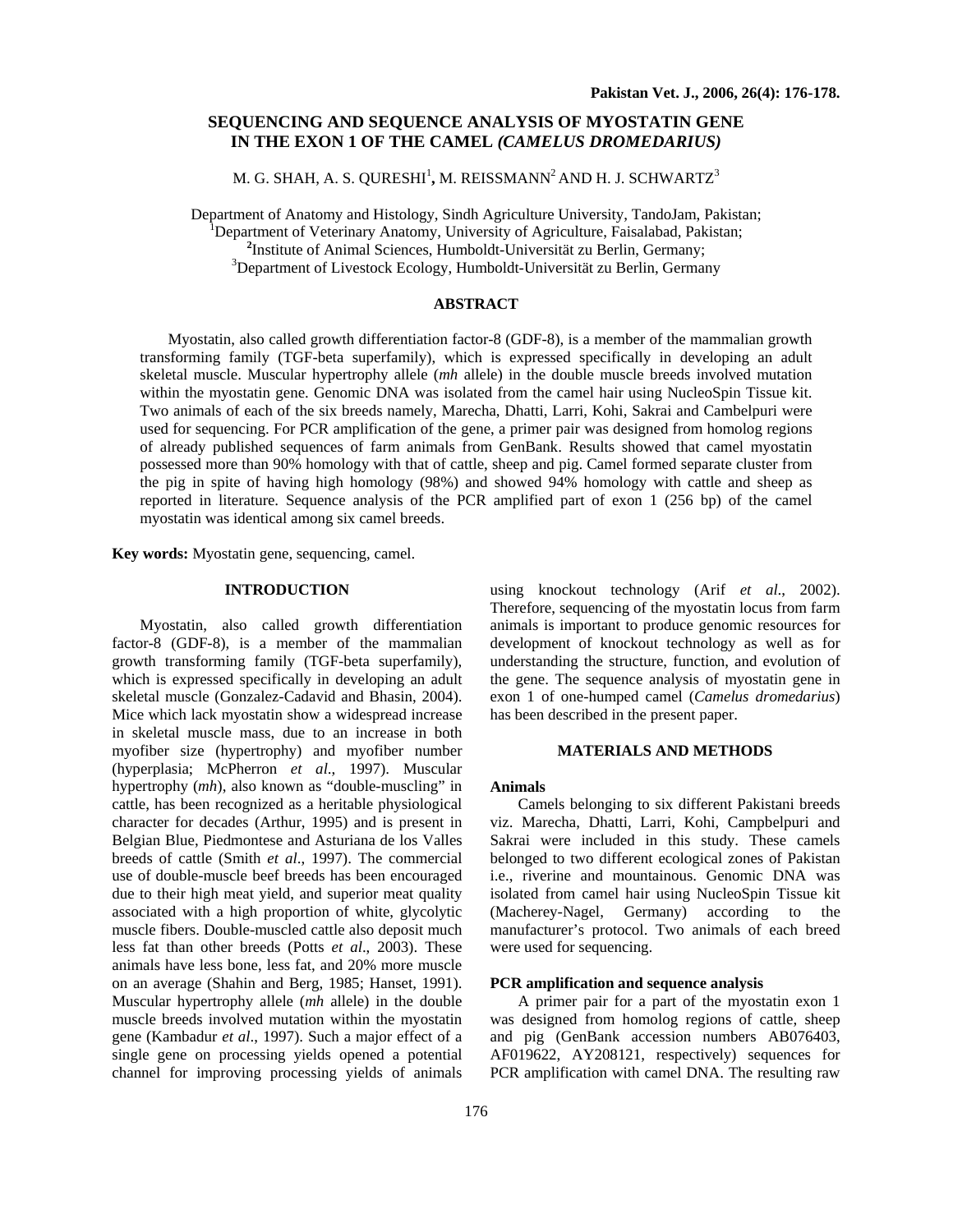dromedary sequence was used to design the specific primer pair MN-1B up (5'>CGC TCC GGG AAC TGA TTG A <3') and MN-1B low (5'>TGG GAA GGT TAC AGC AAG AT  $\langle 3' \rangle$  which amplifed a 256 bp fragment of of dromedary myostatin gene exon 1.

PCR reactions were carried out using UNO thermo cycler (Biometra, Germany) in a total volume of 25 µl containing  $2.5$  mM,  $MgCl<sub>2</sub>$  0.2 mM dNTP, 1U Taq DNA Polymerase (Genaxxon, Germany), 0.2 µM of forward and reverse primer and 100 ng genomic DNA. After an initial denaturation at 94°C for 2 min, 35 cycles were done, each consisting of 94°C for 1 min, 60°C (primer pairs MN-1B up and MN-1B low) for 30 sec and 72°C for 40 sec. The final step lasted for 10 min at 72°C. PCR amplified fragments were excide from 2% agarose gel and purified using Gene Clean II Kit (Q BIO gene, Canada). The fragment was sequenced in both directions using BigDye Terminator v1.1 Cycle Sequencing chemistry on an ABI Prism 310 Genetic Analyzer (Applied Biosystems, USA). All sequence alignments and distance calculations were made by Lasergene software (DNAStar, USA).To evaluate the evolutionary relationships of camel myostatin with the myostatin of other farm animals from the GenBank, a phylogenetic tree was constructed by using CLUSTAL W (1.8) computer software (Figure 1). All analyzed farm animals were divided into three subgroups at this gene. This work was carried out at the Molecular Genetics Laboratory, Institute of Animal Sciences, Humboldt-Universität zu Berlin, Germany.



**Fig. 1: Phylogenetic tree showing the common ancestry at myostatin gene.** 

### **RESULTS**

 A part of the exon 1 of camel myostatin gene was PCR amplified using MN-1B up and MN-1B low primers. A fragment of 256 bp with primers position is shown in Figure 2.

 The investigated sequence of the myostatin gene from six camel breeds showed no polymorphism. However, more than 90% homology of camel myostatin with that of the cattle, sheep and pig sequences published in the NCBI GenBank was observed. Camel formed separate cluster from the pig in spite of having high homology (98%), and showed 94% homology with 1 **tgaatgagaa cagcgagca**a aaagaaaatg tggaaaaaga ggggctgtgt aatgcatgta 61 tgtggagaca aaacactaaa tcttcaagac tagaagctat aaaaattcaa atcctcagta 121 aacttcgcct ggaaacagct cctaacatca gcaaagatgc tataagacaa cttttgccca 181 aagctcctcc gctccgggaa ctgattgatc agtacgatgt ccagagagat gacagc**agtg** 241 **acggctcctt ggaaga**

**Fig. 2: Sequence of camel myostatin gene and primers positions MN-1B up (desh) and MN-1B low (dots).**

| Table 1: Nucleotide identities in pair-wise compari- |  |  |  |                                     |  |  |  |  |
|------------------------------------------------------|--|--|--|-------------------------------------|--|--|--|--|
|                                                      |  |  |  | sons of farm animals' sequences for |  |  |  |  |
| myosta-tin gene $(\%).$                              |  |  |  |                                     |  |  |  |  |

| <b>Species</b> | Camel | Cattle | Sheep | Pig |  |
|----------------|-------|--------|-------|-----|--|
| Camel          | --    | 94     | 94    | 98  |  |
| Cattle         | --    | 96     | 94    |     |  |
| Sheep          | $- -$ | 94     |       |     |  |
| Pig            | --    |        |       |     |  |

NCBI GenBank accession numbers for cattle, sheep and pig were AB076403, AF019622 and AY208121, respectively.

cattle and sheep (Table 1). Sheep and cattle shared the same cluster with 96% homology, indicating that these two species have had a small number of mutations in this gene since their break up evolution.

#### **DISCUSSION**

Sequence analysis of the PCR amplified part of exon 1 of the camel myostatin revealed similarity among six camel breeds. High homology of camel myostatin (more than 90%) with cattle, sheep and pig confirmed that vertebrate myostatin genes are highly conserved. The high level of sequence conservation among all known myostatin orthologs suggests the importance and conservation of its function in vertebrates. Myostatin was characterized as a negative regulator of skeletal muscle growth in mammals (McPherron *et al*., 1997).

In addition to the skeletal muscle, myostatin has also been expressed in bovine cardiomyocytes and Purkinje fibers (Sharma *et al*., 1999) and in porcine mammary gland (Ji *et al*., 1998). Recently, myostatin was shown to be expressed in the skeletal muscle tissue, brain, intestine, liver and kidney of croceine croaker (Liangyi *et al*., 2006). To date, all vertebrate myostatin genes, whose genomic sequences are publicly available, had three exons and two introns: exon 1 (379 bp), exon